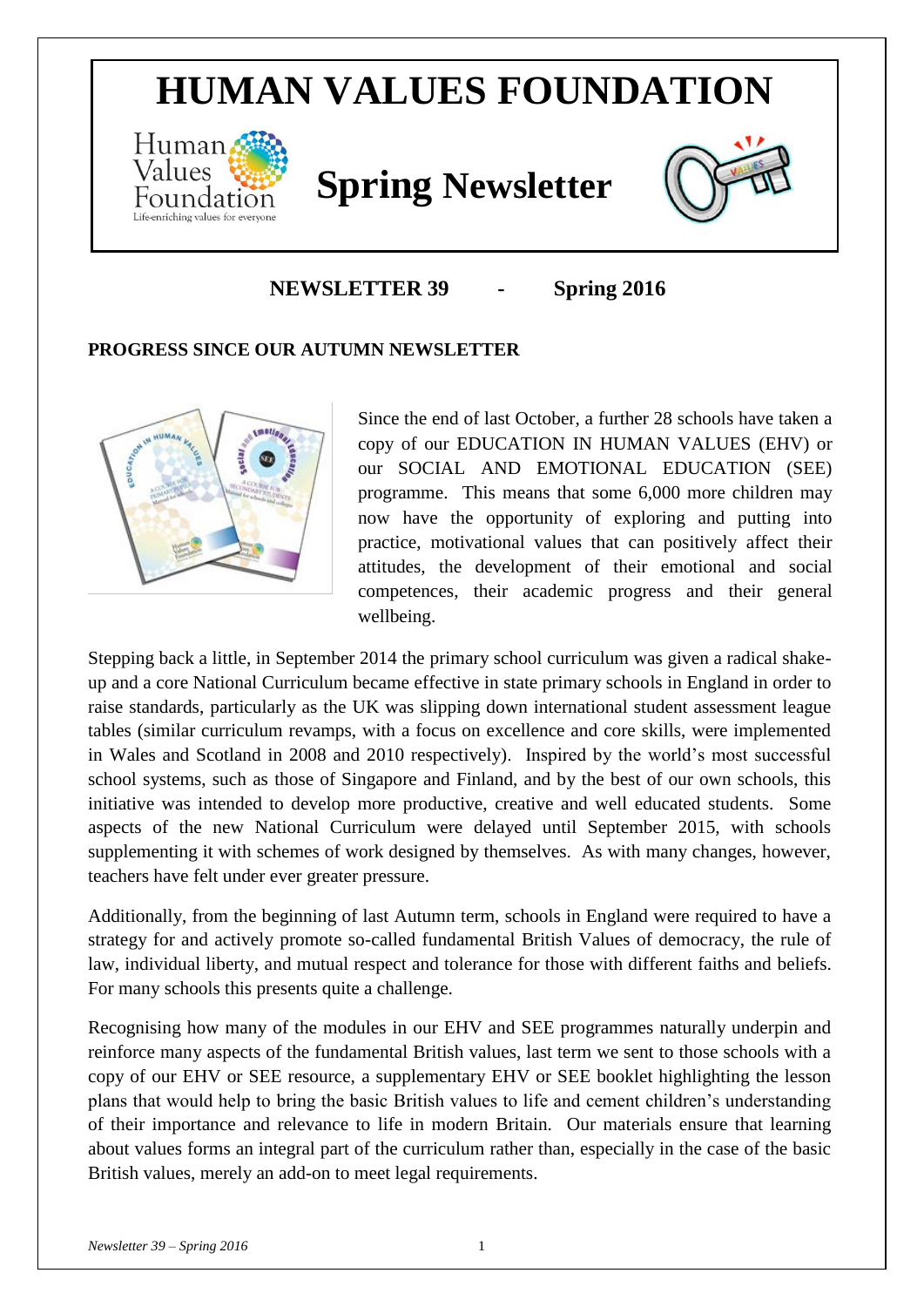#### **Recent comments from headteachers**

*"I really can't thank you enough for supplying us with the EHV resources and I do hope that other schools will continue to benefit from receiving such a valuable resource.*"

*"Your Human Values resource has helped busy teachers to provide quality lessons."*

*"We have adopted the Human Values curriculum for a big part of our PSHE curriculum. We have found the British Values document and audit tool very useful and have started to fill it in. We only started working on this a few weeks ago but already pupils are starting to use the language of values and staff use the same language when giving out awards, e.g. star of the day and star of the week."*

*"As a Church of England school we have our own distinctive church-based values and we find the values in the materials you supplied us support the work we do with these. More recently the British Values supplement has been of great support across the school for my teachers."*

#### **20 MARCH – ANNUAL INTERNATIONAL DAY OF HAPPINESS**

On 20<sup>th</sup> March this year we supported the 4th United Nations International Day of Happiness and all around the world people celebrated by taking action for a happier world.

Action for Happiness is giving away their "10 Keys to Happier Living" booklet, which is full of practical ideas for how to take action. Just go to **[www.dayofhappiness.net](http://actionforhappiness.us3.list-manage2.com/track/click?u=38ea3e7c0a12909b5f17eb1ed&id=e484b73319&e=f3bb8c310f)** to download a copy.

## **20 OCTOBER – WORLD VALUES DAY**

Advance notice! On Thursday, 20 October, we will be supporting the inaugural annual World Values Day, which will be celebrated by people throughout the world to raise awareness of values and their importance in our daily lives. Leading up to the actual day, people everywhere will be invited to take action to demonstrate the value and significance of their topmost chosen values and submit evidence of their initiative. The best can be displayed online and enjoyed by everyone else.

**GLOBALISATION FOR THE COMMON GOOD CONFERENCE (31 August to 4 September 2016): Our patron Kamran Mofid** founded the Globalisation for the Common Good Initiative (GCGI) in 2002 [\(www.gcgi.info\)](http://www.gcgi.info/). Since then his organisation has hosted a series of international conferences, which have created an ever-widening international community of scholars, researchers and experts, establishing dialogues across national, cultural, religious, and academic boundaries and putting into practice the movement's core philosophy: that globalisation need not be defined merely in terms of impersonal market forces but can be a power for good building spiritual bonds to unite humanity and bring different cultures, civilisations, faiths and academic disciplines closer together.

This year the theme of the conference will be WHY VALUES MATTER: The Power of Purpose and Values: The path to a better world. As ever, the gathering promises to be enlightening and inspirational.

**Our education advisor Sir Anthony Seldon** will be delivering the keynote address at the conference on 3 September. Our congratulations to him also on being awarded the 4th GCGI Award for Public Service in the Interest of the Common Good, which he will receive that evening during the Gala Dinner.

*Newsletter 39 – Spring 2016* 2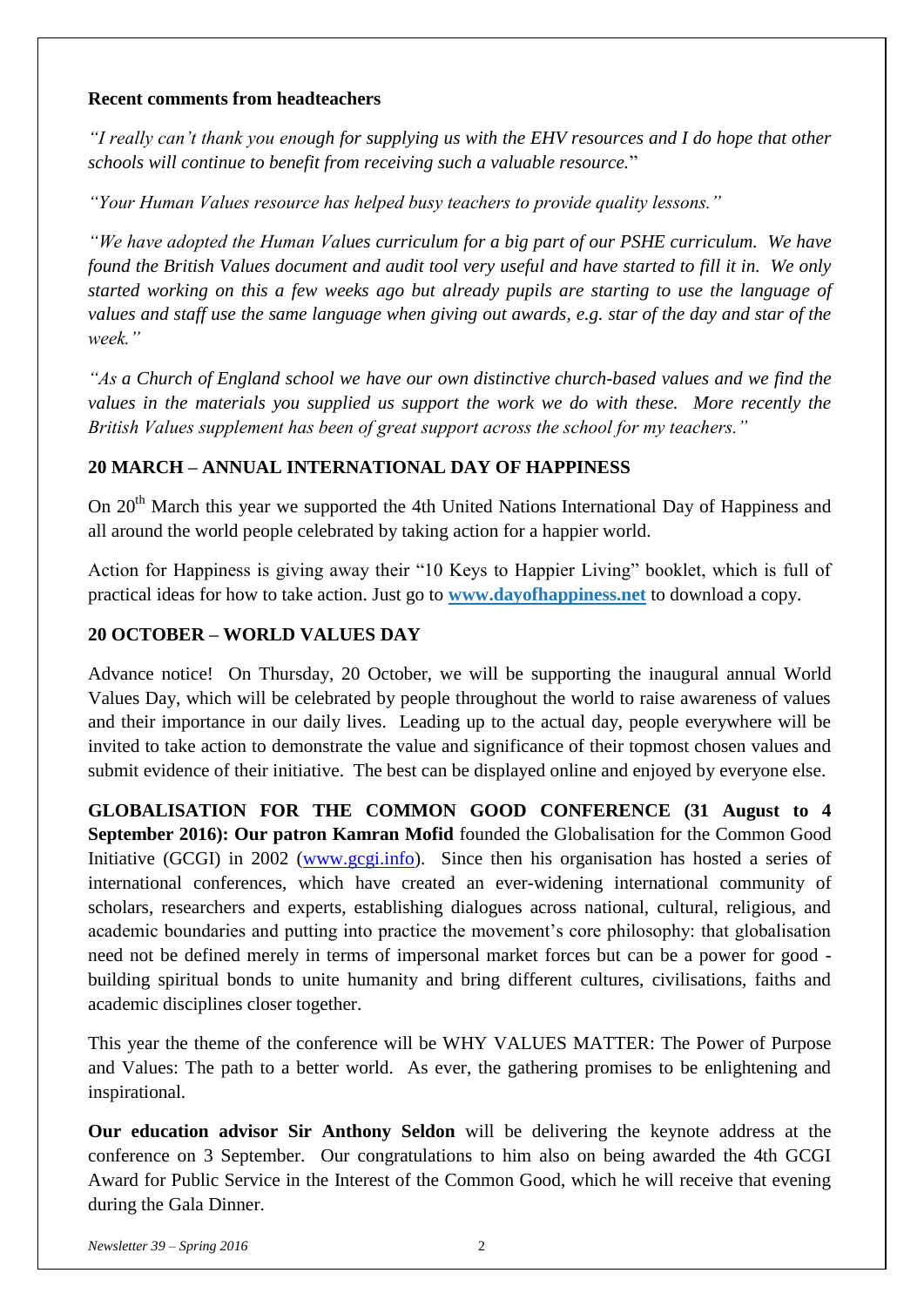In his work Sir Anthony has always galvanised all around him towards lives of service, study and scholarship. With great vision he has embraced the concepts of values-led education and caring for others by championing happiness and wellbeing in education, particularly during his time as Master of one of Britain's most famous independent schools, Wellington College, and now as Vice Chancellor of The University of Buckingham.

Our CEO, Rosemary Dewan, will be a speaker at the GCGI conference.

## **OUR WEBSITE IS NOW FULLY MOBILE COMPATIBLE**

Towards the end of last year we worked on upgrading our website so that, as of January, it is compatible with the plethora of mobile devices commonly used to communicate.

You might also notice on the website that we are now taking advantage of Facebook and Twitter to raise our profile. Our Facebook account is [facebook.com/humanvaluesfoundation.](http://facebook.com/humanvaluesfoundation)

## **WHAT WE VALUE – THE NEW GLOBAL GOALS**

The world is facing deep-seated and complex matters of concern to the whole human family. Global leaders were united last September in resolving to initiate action to implement **17 Sustainable Development Goals** (SDGs) from 2016 to 2030. We are all stakeholders in this bold, ambitious and potentially transformative agenda that aims to achieve three extraordinary things: to address the dire poverty faced by so many people and improve their blighted lives; to stem harmful practices that are contributing to climate change and threaten so many forms of life; and to fight injustice and inequality.



## *UNITED NATIONS – 17 SUSTAINABLE DEVELOPMENT GOALS*

The 17 "Global Goals" form a to-do list for everyone, and a blueprint for success. Innovative, collaborative work will be taking place *during the critically formative years of today's young children and adolescents.*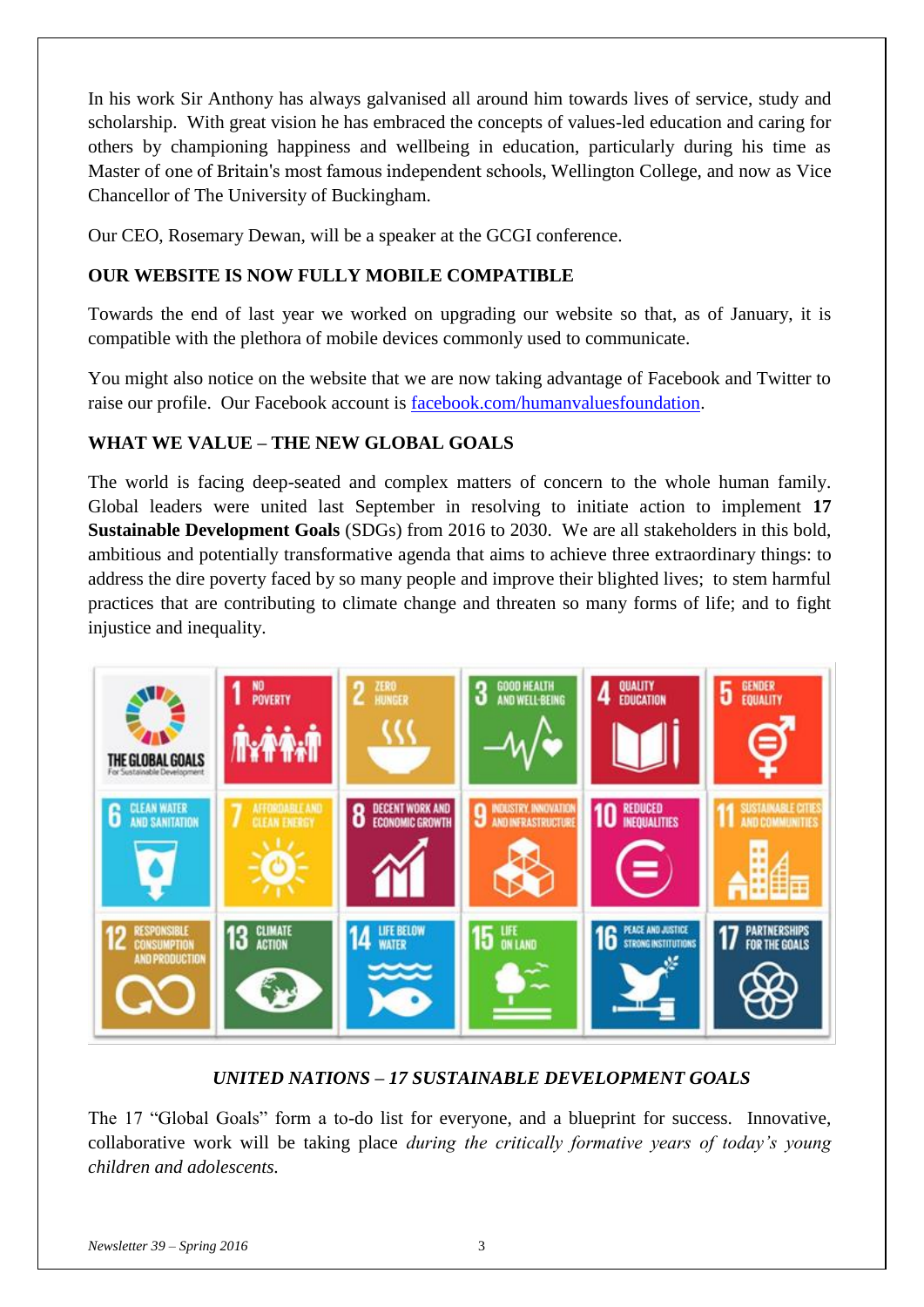See [www.globalgoals.org;](http://www.globalgoals.org/) the SDGs tab at [www.undp.org;](http://www.undp.org/) some teachings materials at [www.tes.com/worldslargestlesson;](http://www.tes.com/worldslargestlesson/) and two videos at [www.un.org:](http://www.un.org/sustainabledevelopment/blog/2015/10/icts-for-a-sustainable-world/) *The Story You Are Shaping* and *ICTs for a Sustainable World*.

Values are the key. Achieving this ambitious agenda will require a thoughtful review of our collective and personal values and a much greater focus on "we" rather than the individualistic "I". It will be a huge challenge. A seismic shift is needed in our attitudes so that we are less inclined to ask "What's in it for me?" and more likely to ask "What's best for the common good?"

#### **VALUES EDUCATION – ACTIVE, EXPERIENTIAL LEARNING FOR LIFE**

#### **"***I hear and I forget. I see and I remember. I do and I understand.***" –** Confucius

Values education is practical, holistic learning. The aim is to enable children and young people to fully flourish, be happy, fulfil their potential and grow up as balanced individuals, who make positive contributions to their families, workplaces, communities, society, etc., whatever their innate abilities and starting points in life.

#### *"Teaching kids to count is fine, but teaching them WHAT COUNTS, is best."* – Bob Talbert

In practice and the reason why good, explicit, systematic values education is essential for effective schooling is that it is conducive to developing the whole person, integrating all aspects of the individual's learning: spiritual, physical, mental, emotional and social.

Twenty years ago in 1996 – a year after the Human Values Foundation was established by the late pioneer in Values Education in the UK, June Auton – a report to UNESCO entitled "*Learning: The Treasure Within"* was published following the work of the International Commission on Education for the  $21<sup>st</sup>$  Century. Amongst the issues discussed were how to design and build our common future, life-long learning, and broadening international co-operation in the global village.

The Commission's Chairman, Jacques Delors, wrote: *"In confronting the many challenges that the future holds in store, humankind sees in education an indispensable asset in its attempt to attain the ideals of peace, freedom and social justice… Education has a fundamental role to play in personal and social development. The Commission does not see education as a miracle cure or a magic formula opening the door to a world in which all ideals will be attained, but as one of the principal means available to foster a deeper and more harmonious form of human development and thereby to reduce poverty, exclusion, ignorance, oppression and war."*

#### **THE VALUES JOURNEY FOR CHILDREN AND YOUNG PEOPLE**

#### **Early influences**

Values are principles and beliefs that we use subconsciously and, when more aware of the benefits, consciously to guide our thinking, decision-making and behaviour. They enable us to prioritise and fulfil our needs, goals and objectives, whether as individuals or in conjunction with others. They reflect our keenest interests, feelings and convictions. What is important is how we actually behave, not necessarily what we think or say!

When we are very young, even as babies, we learn to appreciate things that fulfil our basic, survival needs, such as food, love and warmth, and we instinctively value those people who satisfy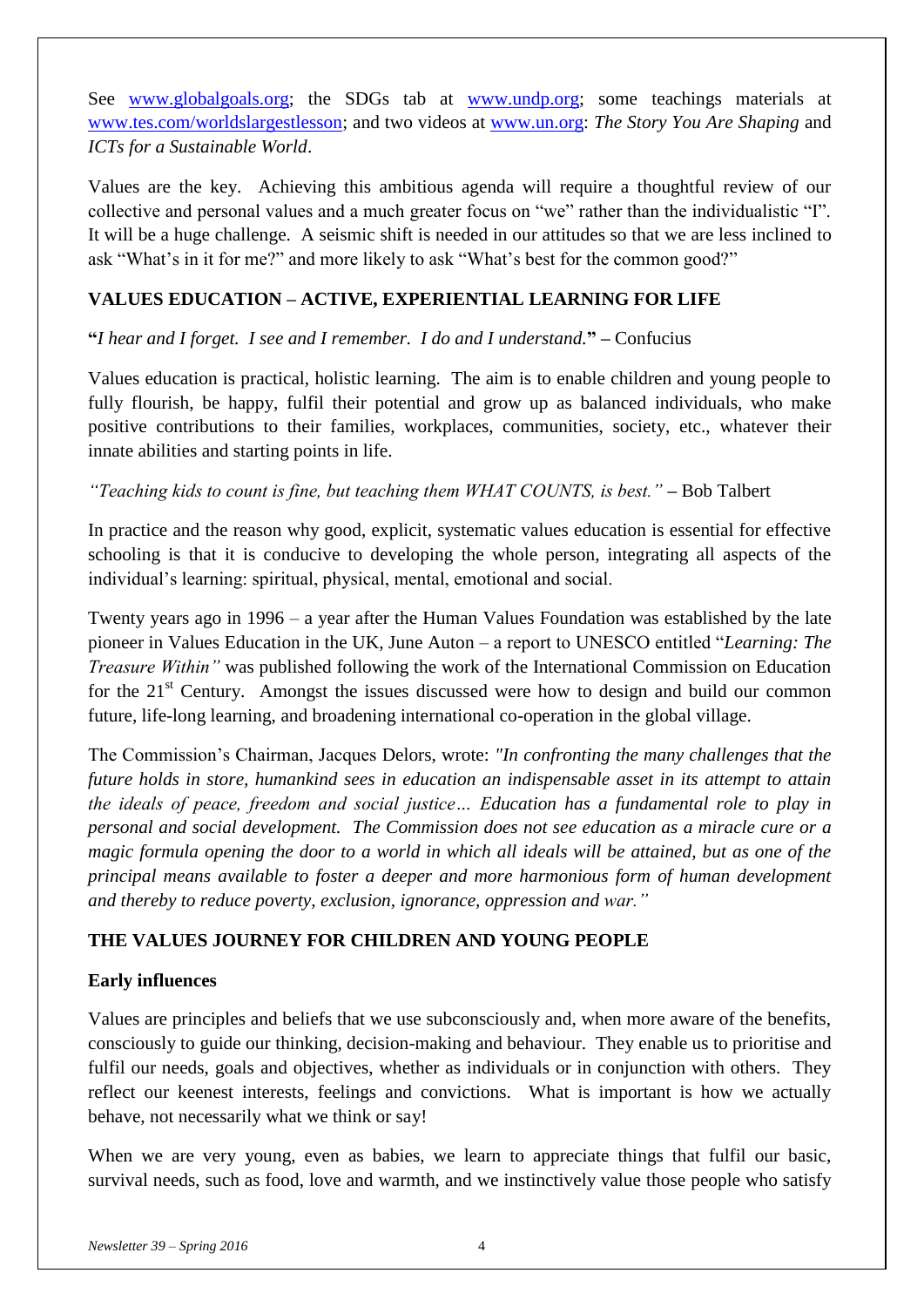these needs. Moving on, pre-school children value things like feeling safe, protected and loved and start wanting to make friends and so these values mean they turn to those who satisfy these desires.

In our early years, the people who raise us, be they parents, relatives or carers, begin to mould our character and personality – and their behaviours (driven by their values) determine, to a great extent, what we start to consider our most important principles and beliefs. Later on as we mature, we are likely to question them and establish a blend of family, social, cultural and personally selected values that best resonate with us.

As the years roll by, we begin to take note of others' behaviours and are affected by them and we start to make choices accordingly. The consistency and coherence of the behaviour of our parents and other key individuals, including older siblings, with whom we spend time, strengthens our formation but if these role models don't practise what they preach, we sense something disturbing and what we already value might wobble a bit.

At school, teachers and other adults also become 'value models' and influence children's psychological, along with their cognitive development. Schools can reinforce some of the values being instilled at home but situations will arise when schoolchildren begin to realise that the values operating at home are different from and perhaps even in conflict with those they are experiencing in a variety of school contexts. Inevitably some early conditioning and scenarios can be difficult for schools and parents or carers to resolve and require sensitive handling.

#### **Influences from good, explicit, systematic values education**

The carefully structured multi-cultural, non-denominational values-themed programmes that we provide help young people appreciate and practise a wide range of life-enhancing values.

They are given opportunities to explore and identify values that help them feel good about themselves and help them interact in a healthy way with others. This gradually builds self-esteem, self-confidence and self-reliance together with essential emotional and social skills so that the learners feel empowered, happy and valued members of their schools, family units, and society. They learn to value the environment and begin to understand how they can use their talents, energy and ideas to be good stewards of its wellbeing – and other life skills that are so important for them individually but also vital for the transformation of global attitudes that is required to achieve those 17 Global Goals by 2030.

#### **MAKING OUR VALUES-THEMED ARTICLES & TEACHING AIDS AVAILABLE**

**InnovateMySchool** [\(www.innovatemyschool.com\)](http://www.innovatemyschool.com/) – Once a term this website publishes a valuesthemed article from the Human Values Foundation. (These articles can be found by entering the CEO's surname DEWAN in the website's Search box.) The piece for the Spring Term recognises the complexity of human beings as well as all the dimensions of school life that teachers need to be constantly aware of. It therefore encourages teachers to take time to consider the significance of values in relation to all aspects of education – past, present and future – as well as their own topmost values, in order to be able to pass on the full spectrum of their wisdom to children and young people and thereby enhance their pupils' zest for life.

**TES teaching resources** [\(www.tes.com/teaching-resources\)](https://www.tes.com/teaching-resources) – In view of the dearth of values education training opportunities, both during teachers' initial training and as part of their continuing professional development, from time to time we add short files to the TES site to help